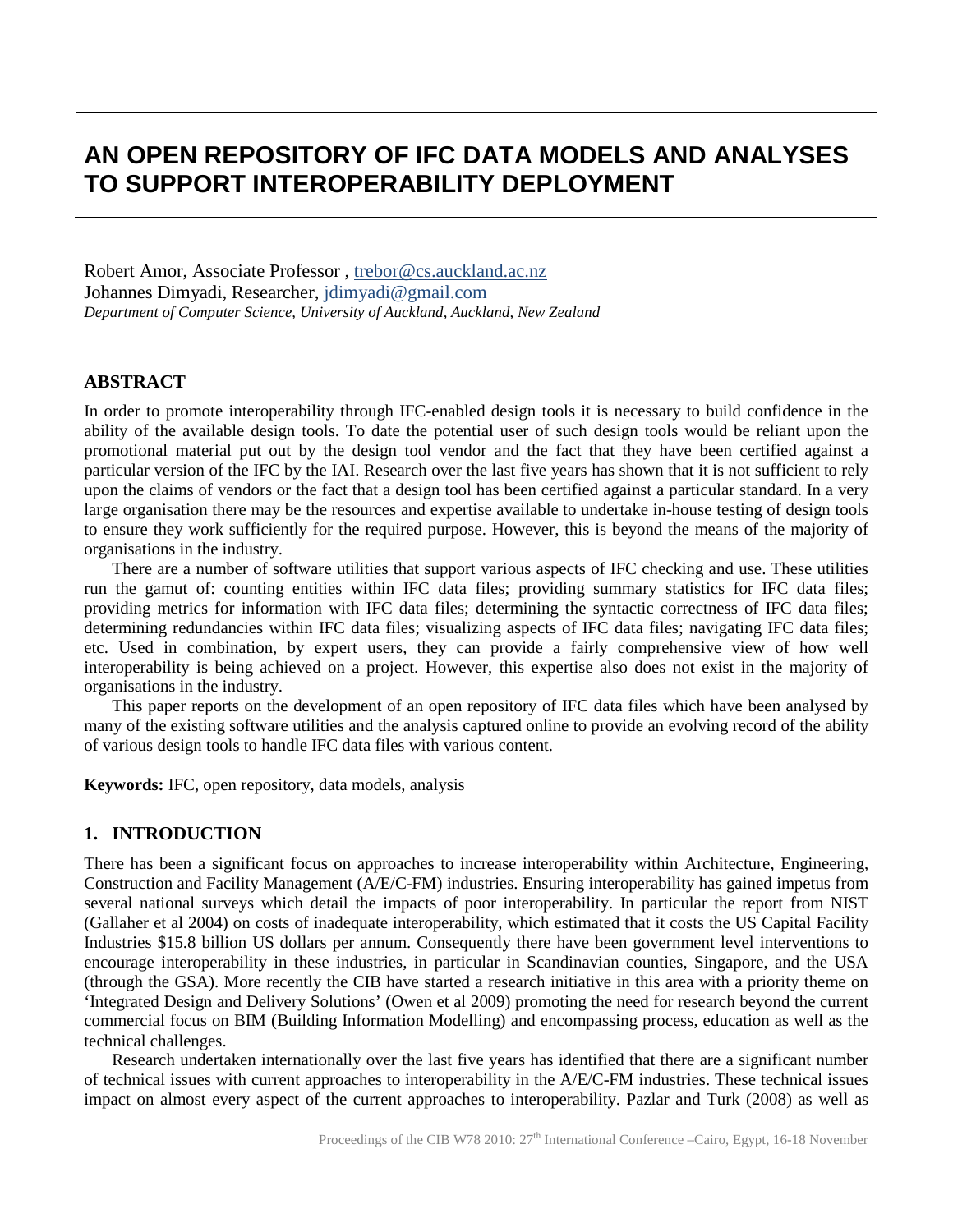Lipman (2009) identified problems with geometric exchange in interoperability environments. Pazlar and Turk (2007) determined that there is considerable redundancy in the information content of IFC data files. Several projects have shown that it is not possible to maintain the semantics of data exchanged in current interoperability environments (Amor and Ma 2006, Ma et al 2006, Amor et al 2007, Kiviniemi 2007, Amor 2008, Lipman 2009). More recently it has been proposed that standardised metrics be established to enable those working in the interoperability field to measure the ability of systems to achieve interoperability (Amor et al 2007).

In looking to address the interoperability issues above Amor (2008) looked at the practices of other industries who have a similar need for significant interoperability. This identified greater sophistication evident in several areas. For example, in the healthcare industries (AMHL 2008) and structural steel (CIMsteel 2000) it was noted that there is significant ability for vendors to specify a set of conformance classes against which tools can be tested, allowing for greater flexibility and focus on particular parts of the overall data models that are being used for interoperability. It was also clear that greater support was provided in those industries for those looking to test their conformance against the applicable standards. In the healthcare industries there are freely available tools for testing conformance of data files against the standards (e.g., AHML 2008). In engineering fields there are tools to compare the differences in geometric representation from two different data models (e.g., TranscenData 2010). In other engineering domains there are sets of freely available test suites that can be used by those developing software tools (CCHIT 2008, CIMsteel 2000). There is also significant resource provided for developers in other engineering domains in regards to common practice on how standards are to be implemented (CAx 2008).

This project starts to build similar infrastructure for A/E/C-FM as is found in these other industries, working with the range of existing utilities and tests that have been produced in a wide range of prior projects. In Section 2 a short survey of analysis and visualization tools available for the IFC standard is undertaken and the Section 3 looks at the availability of standard data files that could be utilized for testing purposes. Section 4 describes the development of an open repository of IFC-based data files and analyses performed on these data files. Section 5 concludes with further work required to reach the wider goals of a support environment for interoperability.

#### **2. IFC ANALYSIS AND VISUALISATION TOOLS**

In order to evaluate the correctness of an IFC data file it has been necessary to develop utilities to analyse these files from various points of view. Many of these utilities have been developed alongside major research projects where it was necessary to look in great detail at the data that was being handled. The majority of these utilities have been made freely available to the community to work with. For example, the IAI have recently made an analysis tool available (GTDS 2010) for their user community to perform simple checks on data files. While there is significant overlap between abilities of these utilities, they each have a particular strength in terms of the type of analysis they perform.

One category of utility that is available generates summary statistics from an IFC data file in regards to the number of objects of each particular type that was found within a data file. Typically it will also enable navigation through the resultant objects in each category and often provides some analysis of how compliant each object is to the type specification. Examples of these utilities include the IFC Object Counter (FZK 2007) and IFC File Analyzer (NIST 2010) as shown in Figure 1.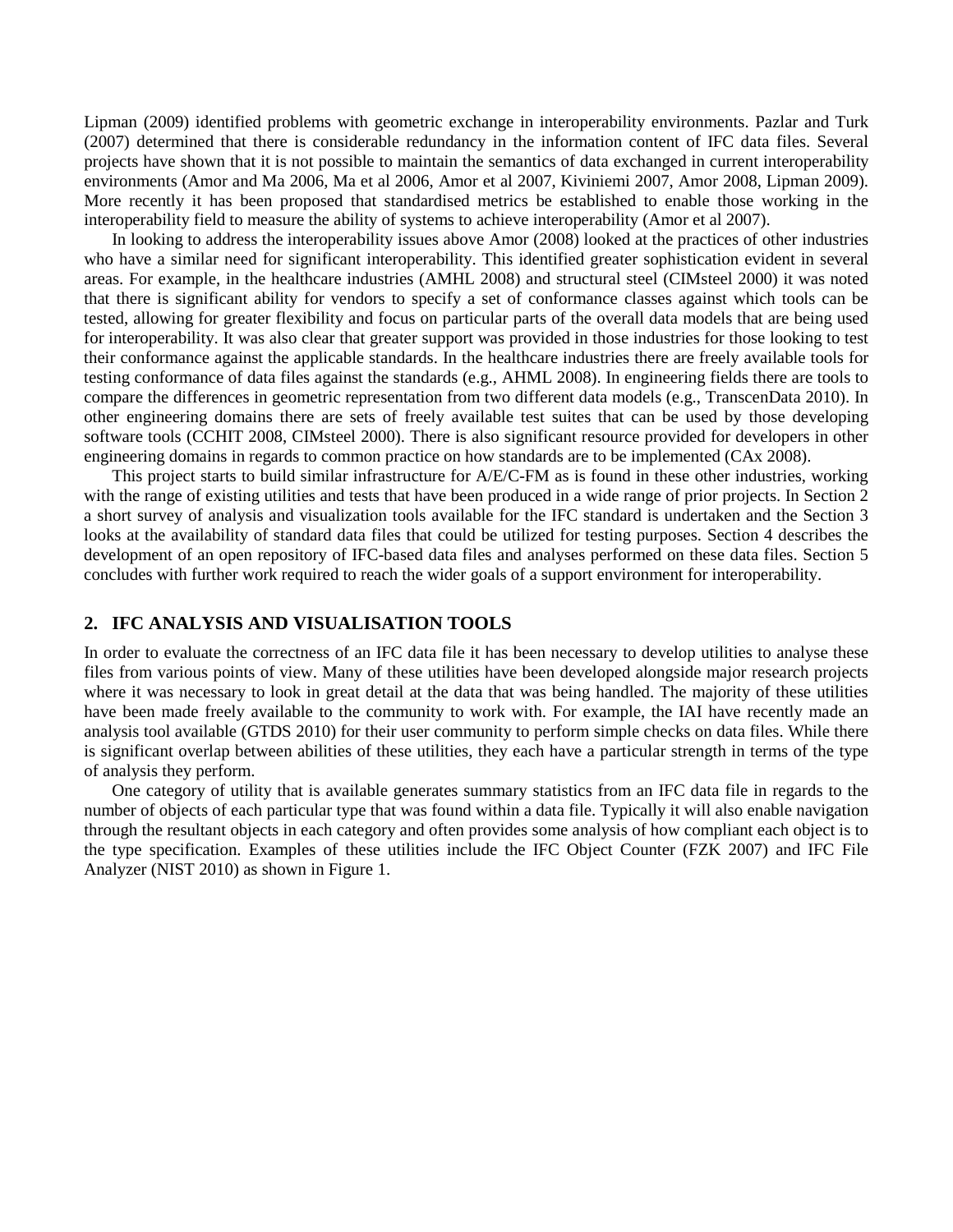

Figure 1: IFC File Analyzer

Another category of utility that is available optimizes an IFC data file to remove what is claimed to be redundant information. This can greatly reduce the file size and processing time required for working with an IFC data file. Examples of these utilities include the work of Pazlar and Turk (2007) and the Solibri IFC Optimizer (Solibri 2010b) as shown in Figure 2. For example, the Solibri tool claims resultant files at 5-10% of the original size through the removal of duplicated objects (as well as compression) and hence a faster loading time with fewer objects to process.



Figure 2: Solibri IFC Optimizer

A third category of utility visualizes an IFC data file and allows the user to check and navigate the model via entities which have a geometric representation as well as through the hierarchy of objects which exist inside the IFC data file. In some cases these utilities incorporate checking and validation functions for the data model, and the commercially available Solibri Model Checker (Solibri 2010c) incorporates a huge range of validation and checking functionality over and above what can be found in the two categories of tools described above. Examples of freely available viewers are DDS CAD Viewer (DDS 2009), FZK Viewer (FZK 2010a), IFC Quick Browser (GEM 2003), Nemetschek IFC Viewer (Nemetschek 2010), Solibri Model Viewer (2010a) as shown in Figure 3 and the IFC Engine Viewer (TNO 2010).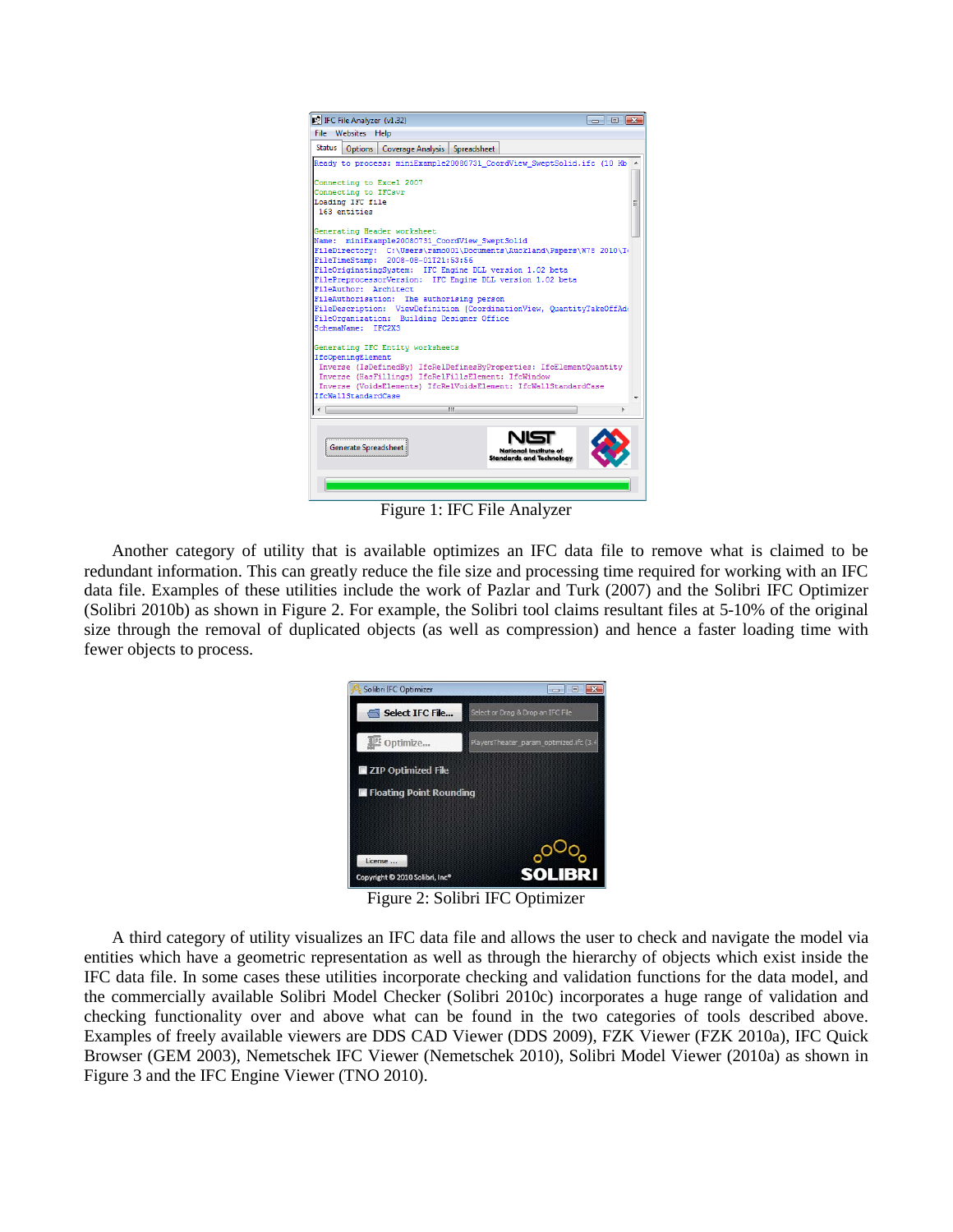| Oc Solibri Model Viewer - Players Theater_param                 | $\blacksquare$ $\blacksquare$ $\blacksquare$                                                                                                                                                                                                    |
|-----------------------------------------------------------------|-------------------------------------------------------------------------------------------------------------------------------------------------------------------------------------------------------------------------------------------------|
| File Settings Window Help                                       |                                                                                                                                                                                                                                                 |
| <b>Information Takeoff</b><br>Model<br>Checking<br>Presentation | 船                                                                                                                                                                                                                                               |
| <b>偷 Model Tree</b>                                             | $\circledcirc$ Spin $\bullet$ (j) Info $\bullet$   $\circledcirc$ (h) $\bullet$ $\bullet$   $\circledcirc$ $\circledcirc$ $\bullet$ $\bullet$     $\circledcirc$ $\circledcirc$ $\bullet$ $\bullet$     $\circledcirc$ $\circledcirc$ $\bullet$ |
| 日 <b>N</b> PlayersTheater_param                                 |                                                                                                                                                                                                                                                 |
| <b>Building</b>                                                 |                                                                                                                                                                                                                                                 |
| <b>B</b> Object                                                 |                                                                                                                                                                                                                                                 |
| Object.b1.1                                                     |                                                                                                                                                                                                                                                 |
| Object.b1.2                                                     |                                                                                                                                                                                                                                                 |
| Object.b1.3                                                     |                                                                                                                                                                                                                                                 |
| Object.b1.4                                                     |                                                                                                                                                                                                                                                 |
| Object.b1.5                                                     |                                                                                                                                                                                                                                                 |
| Object.b1.6                                                     |                                                                                                                                                                                                                                                 |
| Object.b1.7                                                     |                                                                                                                                                                                                                                                 |
| Object.b1.8                                                     |                                                                                                                                                                                                                                                 |
| Object.b1.9                                                     |                                                                                                                                                                                                                                                 |
| Object.b1.10                                                    |                                                                                                                                                                                                                                                 |
| Object.b1.11                                                    |                                                                                                                                                                                                                                                 |
| Object.b1.12                                                    |                                                                                                                                                                                                                                                 |
| Object.b1.13                                                    |                                                                                                                                                                                                                                                 |
| Object.b1.14                                                    |                                                                                                                                                                                                                                                 |
| Object.b1.15                                                    |                                                                                                                                                                                                                                                 |
| Object.b1.16                                                    |                                                                                                                                                                                                                                                 |
| Chiert ht. 17                                                   |                                                                                                                                                                                                                                                 |
| (i) Info                                                        |                                                                                                                                                                                                                                                 |
| Welcome to Solibri Model Viewer                                 | Selected: 0                                                                                                                                                                                                                                     |

Figure 3: Solibri Model Viewer

A final category of utility allows the user to compare two IFC data files to ascertain the changes that exist between the two files. For example, when an IFC data file has been processed by a CAD system. These utilities are helpful in understanding how well a particular design tool maintains the integrity of the data that it processes and where there may be problems in its ability to handle IFC data. Examples of these utilities include EvaSys (Amor et al 2007) and Compare 21 (Yonsei 2009) as shown in Figure 4.

|                                | Compare P21                                             |                              |                                                                      |         |                                                                                                                                                                     |                                                                                 |                                                                     |                                                     |                                                       |                                            |                | $\Box$ $\Box$ $\mathbf{x}$ |
|--------------------------------|---------------------------------------------------------|------------------------------|----------------------------------------------------------------------|---------|---------------------------------------------------------------------------------------------------------------------------------------------------------------------|---------------------------------------------------------------------------------|---------------------------------------------------------------------|-----------------------------------------------------|-------------------------------------------------------|--------------------------------------------|----------------|----------------------------|
| File                           | <b>Analysis</b>                                         | About                        |                                                                      |         |                                                                                                                                                                     |                                                                                 |                                                                     |                                                     |                                                       |                                            |                |                            |
|                                |                                                         |                              |                                                                      |         | File <sub>2</sub>                                                                                                                                                   |                                                                                 |                                                                     |                                                     |                                                       | Statistics                                 |                |                            |
|                                | File Name: miniExample20080731 CoordView SweptSolid.ifc |                              |                                                                      |         | File Name: miniExample20080731 CoordView SweptSolid op                                                                                                              |                                                                                 |                                                                     |                                                     |                                                       |                                            | File1          | File2                      |
| Application: TestApplication   |                                                         |                              |                                                                      |         | Application TestApplication                                                                                                                                         |                                                                                 |                                                                     | <b>Total Number of Instances:</b>                   | 163                                                   | 117                                        |                |                            |
|                                | IFC2X3<br>Schema:                                       |                              |                                                                      |         | Schema:                                                                                                                                                             |                                                                                 | IFC <sub>2</sub> X <sub>3</sub>                                     |                                                     | # of Matching Items<br>42<br>(Owner histrov ignored): |                                            | 37             |                            |
|                                | ISO-10303-21:                                           |                              |                                                                      |         | ISO-10303-21:<br>$\blacktriangle$                                                                                                                                   |                                                                                 |                                                                     |                                                     | <b>Similarity Rate:</b>                               | 26%                                        | 32%            |                            |
|                                | <b>HEADER:</b>                                          |                              | FILE_DESCRIPTION (('ViewDefinition [CoordinationView, Quantit        |         |                                                                                                                                                                     | <b>HEADER:</b><br>FILE_DESCRIPTION(('ViewDefinition [CoordinationView, Quantity |                                                                     |                                                     |                                                       | <b>Matching Rate:</b>                      | 88%            | 113.5%                     |
|                                |                                                         | FILE SCHEMA (('IFC2X3')):    | FILE NAME ('example.ifc', '2008-08-01T21:53:56', ('Architect'), ('Bt |         |                                                                                                                                                                     |                                                                                 | FILE NAME('example.ifc','2008-08-01T21:53:56',('Architect'),('Build |                                                     |                                                       | # of Matching GUIDs:                       | $\overline{0}$ | $\mathbf{0}$               |
|                                | <b>ENDSEC:</b>                                          |                              |                                                                      |         | <b>ENDSEC:</b>                                                                                                                                                      |                                                                                 | FILE SCHEMA((IFC2X3'));                                             |                                                     |                                                       | # of Matching Items w/o GU                 | 42             | 37                         |
| <b>DATA:</b><br>$\overline{a}$ | m.                                                      |                              |                                                                      |         | <b>DATA:</b>                                                                                                                                                        | m.                                                                              |                                                                     |                                                     |                                                       |                                            | 26%            | 32%                        |
|                                |                                                         |                              |                                                                      |         |                                                                                                                                                                     |                                                                                 |                                                                     |                                                     |                                                       | Similarity Rate:                           |                |                            |
|                                | <b>Parsed + Flattened</b>                               |                              |                                                                      |         |                                                                                                                                                                     | <b>Parsed + Flattened</b>                                                       |                                                                     |                                                     |                                                       | # of Items with GUID:                      | 24             | 24                         |
|                                | <b>No</b>                                               | Entity                       | Properties                                                           |         |                                                                                                                                                                     | No                                                                              | Entity                                                              | Properties                                          |                                                       | <b>GUID Preservation Rate (%</b>           | 0%             | 0%                         |
|                                | #1                                                      | <b>IFCPROJECT</b>            | '3MD HkJ6X2EwpflbCFm0g ',OW-                                         |         |                                                                                                                                                                     | #1                                                                              | <b>IFCOWNERHIST</b>                                                 | <b>OWNERXX</b>                                      |                                                       | # of Missing Entities:                     | $\overline{0}$ | $\Omega$                   |
|                                | #2                                                      | <b>IFCOWNERHIST</b>          | OWNERXX                                                              |         |                                                                                                                                                                     | #2                                                                              | IFCAXIS2PLACE                                                       | $(0.0, 0.0, 0.0), (0.0, 0.0, 1.0), (1.0, 0.0, 0.0)$ |                                                       | # of Missing Items:                        | 126            | 75                         |
|                                | #3                                                      | <b>IFCPERSONAN</b>           | <b>OWNERXX</b>                                                       |         |                                                                                                                                                                     | #3                                                                              | <b>IFCCARTESIAN</b>                                                 | (0.0.0.0)                                           |                                                       | Missing Rate (%):                          | 77.3%          | 64.1%                      |
|                                | #4                                                      | <b>IFCPERSON</b>             | <b>OWNERXX</b>                                                       |         |                                                                                                                                                                     | #4                                                                              | <b>IFCDIRECTION</b>                                                 | (0.0, 0.0, 1.0)                                     |                                                       | # of Added Items                           | 80             | 121                        |
|                                | #5                                                      | <b>IFCORGANIZATI</b>         | <b>OWNERXX</b>                                                       |         |                                                                                                                                                                     | #5                                                                              | <b>IFCGEOMETRIC</b>                                                 | \$,'Model',3,1.0E-5,(0.0,0.0,0.0),\$,\$             |                                                       | Addition Rate (%):                         | 49%            | 103.4%                     |
|                                | #6                                                      | <b>IFCAPPLICATION</b>        | <b>OWNERXX</b>                                                       |         |                                                                                                                                                                     | #6                                                                              | <b>IFCWALLSTAND</b>                                                 | '3vB2YO\$MX4xv5uCqZZG05x',OV                        |                                                       | # of Owner History Items:                  | 29             | 29                         |
|                                | #7                                                      | <b>IFCUNITASSIGN</b>         | ("LENGTHUNITSMETRE*.A                                                |         |                                                                                                                                                                     | #7                                                                              | <b>IFCWINDOW</b>                                                    | '0LV8Pid0X3IA3jJLVDPidY',OWNE                       |                                                       |                                            |                |                            |
|                                | #8                                                      | <b>IFCSIUNIT</b><br>ш        | *LENGTHUNITSMETRE.                                                   |         | miniExample20080731 CoordView SweptSolid<br>$\overline{\phantom{a}}$<br>#8<br><b>IFCDIRECTION</b><br>(1.0.0.0.0.0)<br>miniExample20080731 CoordView SweptSolid<br>Ш |                                                                                 |                                                                     |                                                     |                                                       |                                            |                |                            |
| 0%                             |                                                         |                              |                                                                      |         |                                                                                                                                                                     |                                                                                 |                                                                     |                                                     | 100%                                                  |                                            |                |                            |
|                                | <b>Analysis Results</b>                                 |                              |                                                                      |         |                                                                                                                                                                     |                                                                                 |                                                                     |                                                     |                                                       |                                            |                |                            |
|                                |                                                         | <b>Source MatchingEntity</b> | <b>Matching Item</b>                                                 | wo GUID |                                                                                                                                                                     |                                                                                 | <b>Source Ite MatchingEntity</b>                                    | <b>Matching Item</b>                                | wo GU ^                                               | <b>Entity</b>                              |                | File1                      |
|                                | #1                                                      | <b>IFCPROJECT</b>            | x                                                                    | X       |                                                                                                                                                                     | #1                                                                              | <b>IFCOWNERHIS</b>                                                  | #2                                                  | x                                                     | $\blacktriangleright$<br><b>IFCPROJECT</b> |                |                            |
|                                | #2                                                      | <b>IFCOWNERHIS</b>           | #1                                                                   | X       |                                                                                                                                                                     | #2                                                                              | <b>IFCAXIS2PLAC X</b>                                               |                                                     | x                                                     | <b>IFCOWNERHISTORY</b>                     |                | 4                          |
|                                | #3                                                      | <b>IFCPERSONAN #84</b>       |                                                                      | x       |                                                                                                                                                                     | #3                                                                              | <b>IFCCARTESIAN</b> X                                               |                                                     | x                                                     | <b>IFCPERSONANDORGANIZATION</b>            |                | 1                          |
|                                | #4                                                      | <b>IFCPERSON</b>             | #40                                                                  | X       |                                                                                                                                                                     | #4                                                                              | <b>IFCDIRECTION</b>                                                 | x                                                   | X                                                     | <b>IFCPERSON</b>                           |                | 1                          |
|                                | #5                                                      | IFCORGANIZAT #13             |                                                                      | X       |                                                                                                                                                                     | #5                                                                              | <b>IFCGEOMETRI</b>                                                  | x                                                   | x                                                     | <b>IFCORGANIZATION</b>                     |                | 1                          |
|                                |                                                         | 1001001001<br>-m             | $-1$                                                                 |         |                                                                                                                                                                     |                                                                                 | <b><i><u>PALLELLE ATELL</u></i></b><br>m                            |                                                     |                                                       | Ш                                          |                |                            |

Figure 4: Compare P21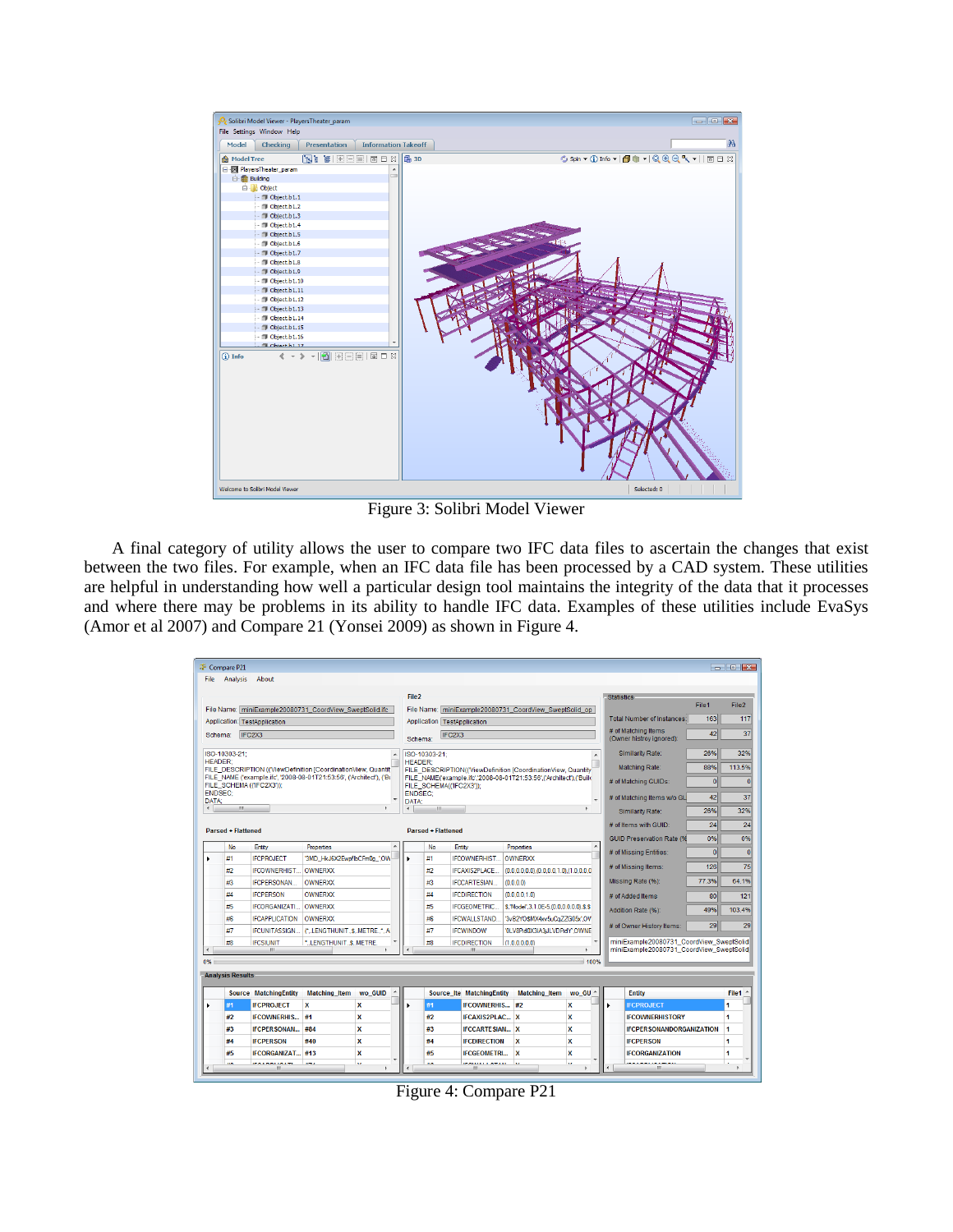#### **3. STANDARD IFC DATA FILES**

It is difficult to identify IFC data files which have been analysed in a way that they can be used as reference files for those starting to look at the use of IFC for interoperability. While it is possible to generate IFC data files from a model developed within most major CAD systems, there are likely to be several issues in using that model.

While it may not require significant time to create a small model of a minor residential dwelling, the development of a complete and correct model of a large and complex building is going to require significant effort. When testing IFC interoperability, and the ability of a particular design tool to manage IFC data, most users would like to make their tests with a variety of IFC data files ranging from small through to large. Generating this sufficient set of IFC data files will be beyond the reach of most wishing to undertake this task. Users would also likely wish to have available test files which cover varying aspects of a building so as to focus on their ability to achieve interoperability for particular processes such as structural design, or lighting design, etc. Creating a range of IFC data files which are well populated with data for each of these domains is also going to require significant resource, and likely will require design tools which may not be readily available within one particular organisation. Even if a user creates a suite of IFC data files they will need to undertake significant work to ensure the correctness of these data files, as would be reported by various of the IFC analysis tools discussed in Section 2. It is also unlikely that users will be able to create IFC data files representing past versions of the IFC standard, which may be a problem going into the future when users would like to ensure that design tools have the ability to interoperate across a number of versions of the standard. The ability to access IFC data files which have a known provenance, are well tested and correct as per the analyses which can be made through the analysis tools described above, and have been run through a number of design tools with significant scrutiny of the resultant data files would be a boon to users starting in this field.

There are at least three major processes which have developed IFC data files over the last decade. First, in the IAI there have been road shows with demonstrations of IFC-based interoperability. Second, the IAI have also generated a range of IFC data files for conformance testing against their standards. Finally, in major research projects there has been a need to generate data files for their demonstration scenarios.

The IAI (2010) have run a number of road shows over the last decade to demonstrate in a live environment the ability for design tools to interoperate with IFC data files. In the different countries that this has been run, and over the last decade, they have used different data models which would be relevant to the audience and the time of the road show. These data files were usually well crafted to ensure compliance with all of the design tools being demonstrated within the road show. They were also of a fairly modest size to ensure that they could be processed quickly during the demonstrations. However, these data files have not been made generally available for use outside of the road shows.

For vendors looking to gain certification of their design tools the IAI had two sets of IFC data files that had to be used as part of this process (IAI 2010). First of all there was a set of small IFC data files representing particular aspects of a building which were freely available to anyone looking to prepare for certification. Secondly during the formal certification process there were larger IFC data files which had to be processed by the design tool to the satisfaction of the IAI. This second set of large IFC data files is not available to the general public for their use in testing interoperability.

Also over the last decade there have been many major research projects focusing on achieving various aspects of interoperability based on the IFC standard. In order to demonstrate their progress these research projects had to develop IFC data files relevant for the particular type of interoperability they were charged with achieving. For example, structural steel data files for NIST's work on the translation of CIMsteel data standards to IFC (Lipman 2009). Many of these IFC data files are still in existence on the websites of the projects (see for example: DDS 2009, NIST 2010, FZK 2010b, Statsbygg 2010, Tekla 2005). However, it is also clear that when projects complete and there is no further follow-on activity that these sites become defunct and often disappear. For example, the BIM House Project which used to be found at DTU (2007).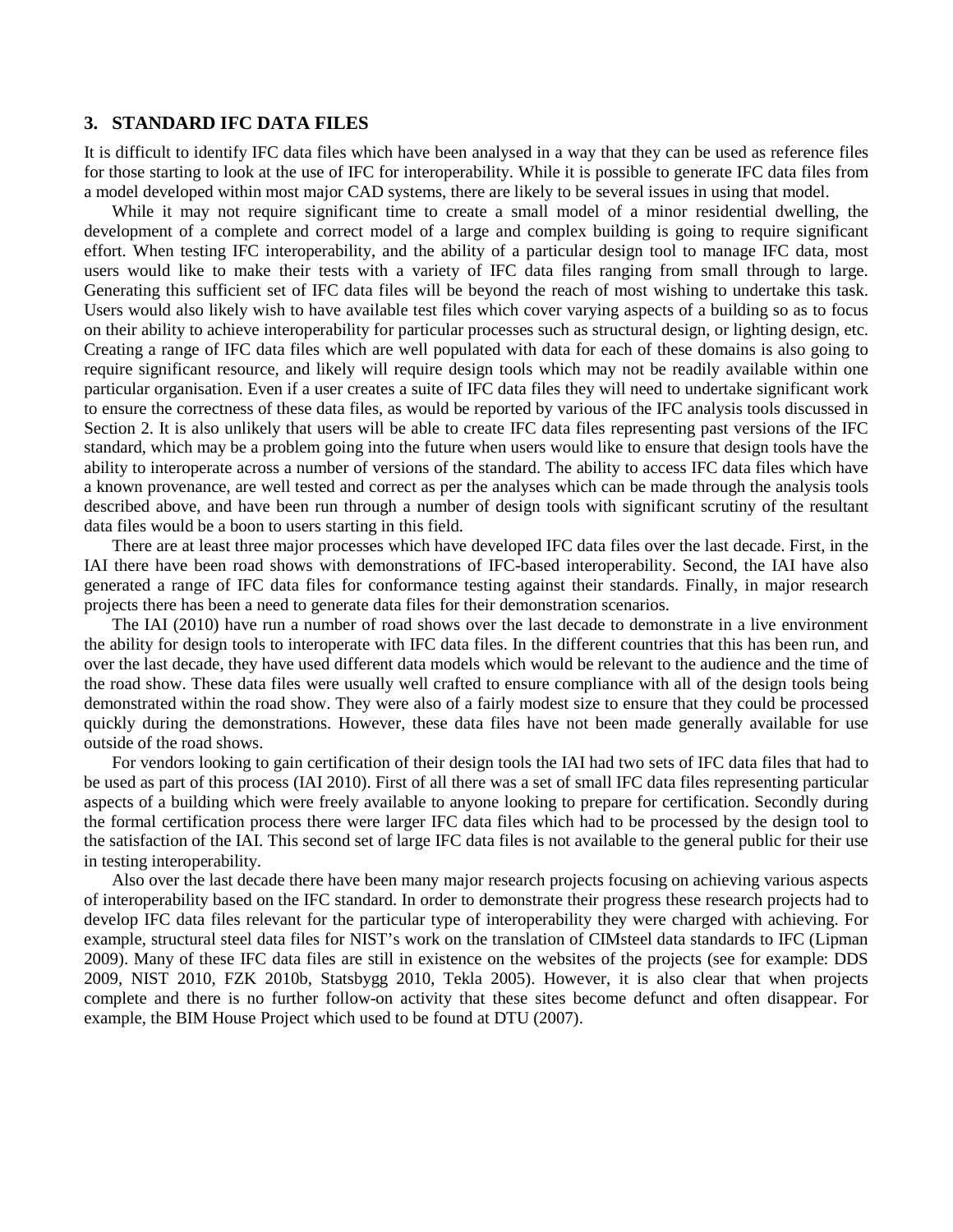## **4. AN OPEN REPOSITORY OF ANALYSED IFC DATA FILES**

The first step in developing the type of interoperability support suite as discussed in Section 1 has been to focus on supporting the provision of standard IFC-based data files for those working on software tools for interoperability. The aim of this repository is for it to be a location from which a wide variety of well analysed IFC-based data files can be sourced. It is planned that over time the number of data files will expand to provide significant coverage of the major aspects that would need to be tested for interoperability. In particular this would need to encompass data files for:

- All the major IFC versions that have been published and for which certified design tools exist
- All of the Model View Definitions (MVD) that have been published by IAI
- A wide range of sizes of building from small structures through to very large and complex structures
- A wide range of file sizes representing typical and small constructions through to very large models
- Coverage of particular elements from the IFC standard so that design tools developed for a particular construction process can ensure they can cope with typical objects for that process
- Construction data which has been analysed and proven correct as well as for files where known and well documented inconsistencies exist
- The certifying bodies published and analysed test files

To make this repository useful in an enduring fashion it is necessary to ensure that it exists not just as a dumping ground for data files, but that there is significant information available about the provenance and previous analysis of each data file. This allows the nature of the data file being examined to be identified and for testing with that data file to be compared to past analyses performed on the data file. To achieve this a fairly significant amount of meta-data is collected as part of the process of depositing an IFC-based data file into the repository.



Figure 5: Top-level meta-data structure for the open IFC data file repository

Figure 5 shows the top level structure of the meta-data which is collected for any IFC-based data file which is placed into the repository. The repository is based around capturing a number of models of buildings where any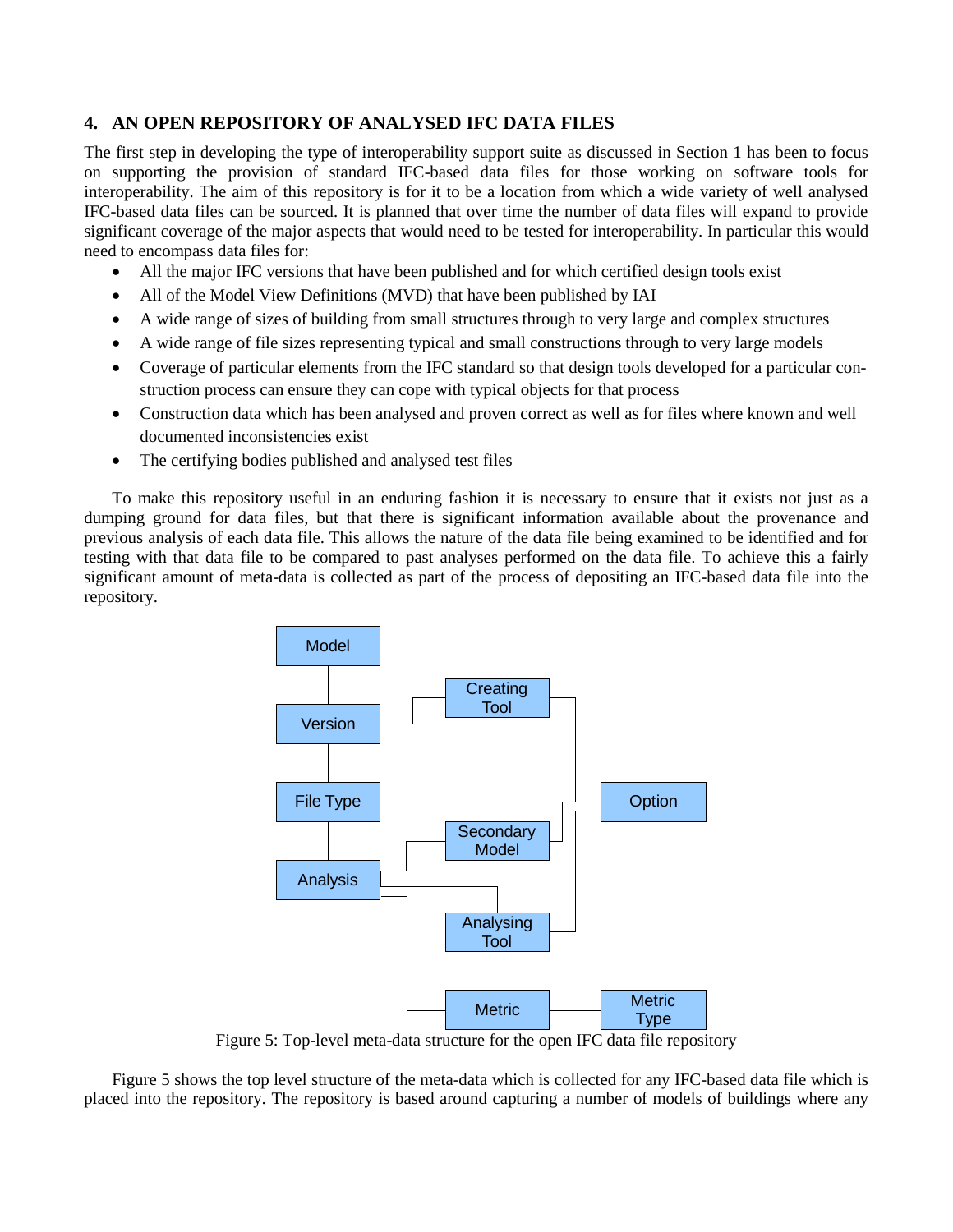model could have several versions representing the evolution of the building over time (see Figure 6) and where every version could be represented in several output file types (e.g., SPF and ifcXML). Information is captured about the design tool (and its translator) that created a particular version of the model and the options that were selected when creating the data file. For every data file that is deposited a number of analyses could be run and significant data is collected from each of those analyses. Currently, this will be the main point through which researchers can record their results from analyses of particular data models, or comparisons between data models. The version of the tool which performed the analysis is determined along with all of the options in place to create that particular analysis. The output of an analysis can be a set of files with the resultant analysis data, or it can be loaded into the system in a more precise form as metrics with associated values (which can then be searched for through the website, see Figure 7). Where an analysis compares two data files (e.g., identifying the changes which have taken place) then there is also a connection through to the file for the version of the model for which the analysis took place. As the modes of searching through this repository are currently not well understood it relies upon textual descriptions and searching through those textual descriptions to capture the intent of a data model and the points of interest in the model beyond what can be ascertained from the data model itself.

To inaugurate the open repository, IFC-based data files collected from a range of past projects have been downloaded, analysed with standard tools, as described in Section 2, and entered into the repository. Data files in the repository currently exist from the projects of BLIS (2010), DDS (2010), FZK (2010b), IAI (2010), NIST (2010) and Statsbygg (2010). However this is just a small starting set to inaugurate the service and it will need further data from the research community to make this a useful and successful resource. It is also clear that for the data models to be usable to the community as a whole they need to be released for general and open use. In the repository this is managed by requesting the donator to assign a free license to the model, such as utilized in services such as Wikimedia Commons. The service is available through a web-based interface at http://www.cs.auckland.ac.nz/~trebor/openifcmodels/.

| Open IFC Model Repository - Windows Internet Explorer<br>$  x$                                                                                  |                                                             |                                                                                                                  |                |             |                                                  |  |  |
|-------------------------------------------------------------------------------------------------------------------------------------------------|-------------------------------------------------------------|------------------------------------------------------------------------------------------------------------------|----------------|-------------|--------------------------------------------------|--|--|
| $\mathbf{X} \parallel \mathbf{S}$ Google<br>۔ م<br>http://www.cs.auckland.ac.nz/~trebor/openifcmodels/add_new_model.aspx<br>e<br>$\blacksquare$ |                                                             |                                                                                                                  |                |             |                                                  |  |  |
| Favorites<br>Open IFC Model Repository                                                                                                          |                                                             |                                                                                                                  |                |             |                                                  |  |  |
|                                                                                                                                                 |                                                             |                                                                                                                  |                |             |                                                  |  |  |
| <b>222 THE UNIVERSITY</b><br><b>OF AUCKLAND</b>                                                                                                 |                                                             | <b>Open IFC Model Repository</b>                                                                                 |                |             |                                                  |  |  |
| <b>NEW ZEALAND</b><br>Te Whare Wänanga o Tâmaki Makaurau                                                                                        |                                                             |                                                                                                                  |                |             |                                                  |  |  |
| Home                                                                                                                                            | <b>Find a model</b>                                         | Deposit a model                                                                                                  | <b>Contact</b> | <b>Help</b> |                                                  |  |  |
| <b>DEPOSIT A NEW MODEL</b>                                                                                                                      |                                                             |                                                                                                                  |                |             |                                                  |  |  |
|                                                                                                                                                 | Model Name BLIS: 01 IFCR2 Geo Beams 1                       |                                                                                                                  |                |             |                                                  |  |  |
| <b>Model Version Number 1</b>                                                                                                                   |                                                             |                                                                                                                  |                |             |                                                  |  |  |
| <b>Uploaded by Robert Amor</b>                                                                                                                  |                                                             |                                                                                                                  |                |             |                                                  |  |  |
|                                                                                                                                                 | Freely available V (tick to indicate it's freely available) |                                                                                                                  |                |             |                                                  |  |  |
|                                                                                                                                                 | License Cc-by-3.0                                           |                                                                                                                  |                |             |                                                  |  |  |
|                                                                                                                                                 |                                                             | Model file < 200MB C:\Users\ramo001\Desktop\Test files\BLIS project\Certification\01_IFCR2_Geo_Beams_1.i Browse  |                |             |                                                  |  |  |
|                                                                                                                                                 |                                                             | BLIS project certification file. Test case: Beams 1.                                                             |                |             |                                                  |  |  |
| <b>Description</b>                                                                                                                              | Different elevations.                                       | Rectangular beams; Not slanted; Different rotations;                                                             |                |             |                                                  |  |  |
|                                                                                                                                                 |                                                             |                                                                                                                  |                |             |                                                  |  |  |
|                                                                                                                                                 |                                                             |                                                                                                                  |                |             |                                                  |  |  |
|                                                                                                                                                 |                                                             | Model image < 4MB C:\Users\ramo001\Desktop\Test files\BLIS project\Certification\01_IFCR2_Geo_Beams_1.j   Browse |                |             |                                                  |  |  |
|                                                                                                                                                 | Keywords BLIS; Certification                                |                                                                                                                  |                |             |                                                  |  |  |
|                                                                                                                                                 | Save                                                        |                                                                                                                  |                |             |                                                  |  |  |
| Ready                                                                                                                                           |                                                             |                                                                                                                  |                |             |                                                  |  |  |
| Copyright @ 2010 Department of Computer Science, University of Auckland                                                                         |                                                             |                                                                                                                  |                |             | Developed by J Dimyadi. Last revised 25 Aug 2010 |  |  |
|                                                                                                                                                 |                                                             |                                                                                                                  |                |             |                                                  |  |  |

Figure 6: Uploading an IFC model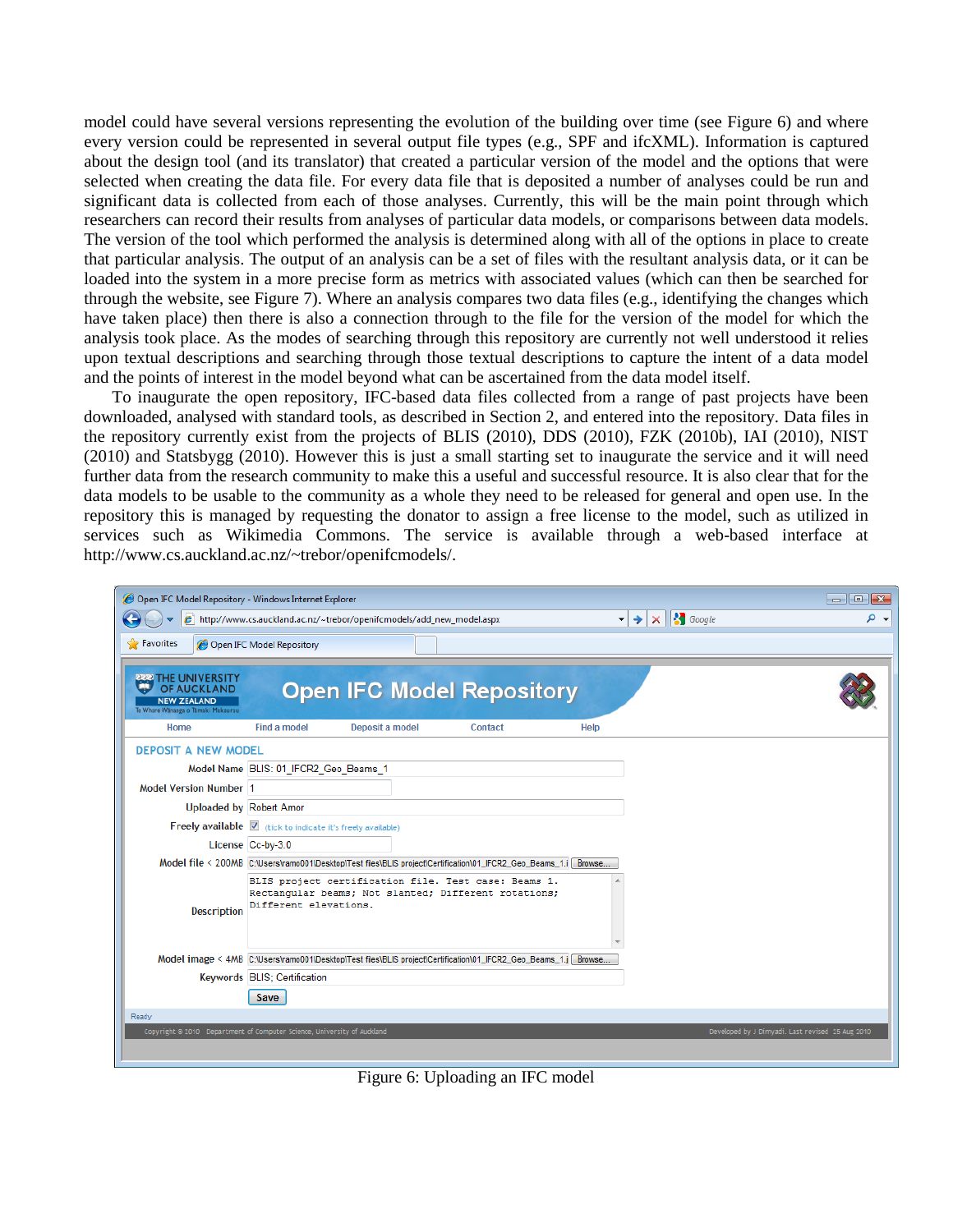| Open IFC Model Repository - Windows Internet Explorer<br>$  \sqrt{x}$                                                                   |                     |                                  |                |             |                          |                                                  |  |
|-----------------------------------------------------------------------------------------------------------------------------------------|---------------------|----------------------------------|----------------|-------------|--------------------------|--------------------------------------------------|--|
| $\times$ $\mathbf{S}$ Google<br>۔ م<br>$e$ http://www.cs.auckland.ac.nz/~trebor/openifcmodels/view_analysis.aspx?mvftid=19,20,19<br>- ⇒ |                     |                                  |                |             |                          |                                                  |  |
| <b>P</b> Favorites<br>Open IFC Model Repository                                                                                         |                     |                                  |                |             |                          |                                                  |  |
| <b>222 THE UNIVERSITY</b><br>OF AUCKLAND<br><b>NEW ZEALAND</b><br>Te Whare Wananga o Tamaki Makaurau                                    |                     | <b>Open IFC Model Repository</b> |                |             |                          |                                                  |  |
| Home                                                                                                                                    | <b>Find a model</b> | Deposit a model                  | <b>Contact</b> | <b>Help</b> |                          |                                                  |  |
| Model: BLIS: 01_IFCR2_Geo_Beams_1<br>Version: 1<br>File Type: ISO-10303-21<br><b>Analysis</b>                                           |                     |                                  |                |             |                          |                                                  |  |
| <b>Analysis Type</b>                                                                                                                    |                     | <b>Date Performed</b>            |                |             | <b>Analysing Tool</b>    | <b>Results File</b>                              |  |
| <b>Summary counts</b>                                                                                                                   |                     | 01 Oct 2010                      |                |             | <b>IFC File Analyzer</b> | n,                                               |  |
| Click on a column header to sort by that column<br>Ready                                                                                |                     |                                  |                |             |                          |                                                  |  |
| Copyright @ 2010 Department of Computer Science, University of Auckland                                                                 |                     |                                  |                |             |                          | Developed by J Dimyadi. Last revised 25 Aug 2010 |  |

Figure 7: Navigating to analyses for an IFC model

### **5. CONCLUSIONS AND FUTURE WORK**

To strengthen approaches to achieving interoperability for A/E/C-FM it is necessary to provide a support suite for developers of design tools as well as for those users who wish to explore the ability of design tools to interoperate within the environment that they work. One of the major aspects of this support suite is the ability to work with a standard set of IFC-based data files which represent the data requirements of particular processes in A/E/C-FM. In this project such a repository has been created allowing for the collation of publically available data files along with analyses which have been made against those data files. This repository has been inaugurated with data from a small number of projects and analysed by a small set of publically available test utilities.

While this demonstrates the ability of the website to manage such data files, and analyses, it does not at this time establish a sufficient resource to address all of the aspects which were detailed for the repository. It is clear that it will require significant input from the research community to get this repository up to the level at which it can provide significant coverage of the domains that will be needed by all those trying to achieve interoperability for A/E/C-FM industries.

In its current form the analyses that have been performed against data files reside in the repository mostly as output files from the individual analysis tools. While this ensures that past analyses are stored for posterity, and able to be accessed by users of the website, it does not allow for identification or searching of results from within the website. This could be addressed by adding parsers for the output files of particular analysis utilities to extract data required in the website's search functions, though this would require a major piece of software development to achieve this outcome.

Alongside undertaking to continue populating the current website with freely available data files there is work being undertaken to further build the system to support those exploring interoperability. In particular there is work to develop interfaces to existing utilities (whether they are web-based on stand-alone) to allow a wider range of functionality to be directly accessible from this website without replicating the work that has been put into these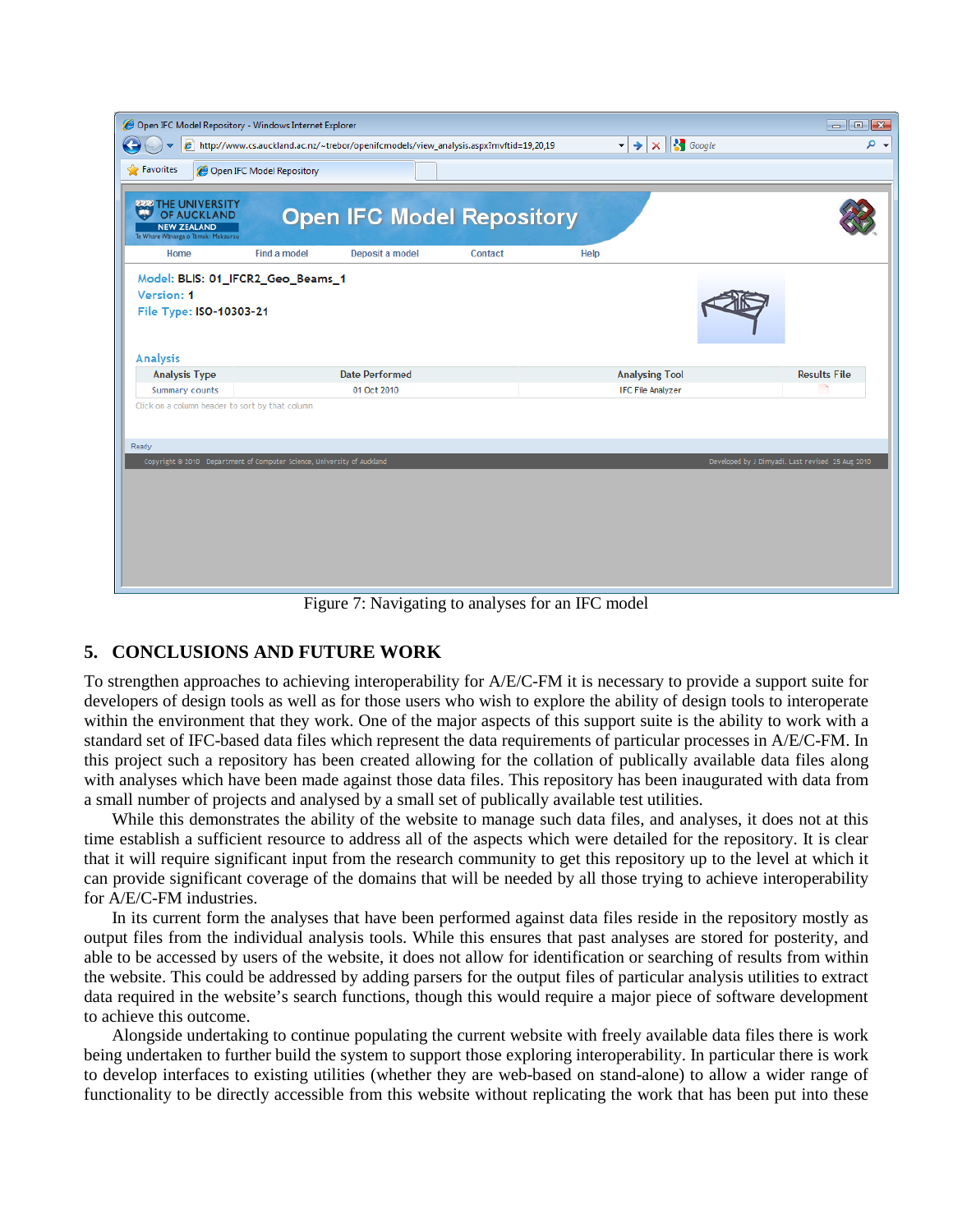utilities. In time it is planned that similar support for interoperability is provided to those working in the A/E/C-FM domains as there is for those in the healthcare industries and other engineering domains.

#### **REFERENCES**

AHML (2008) "Australian Healthcare Messaging Laboratory", available at [http://ahml.ballarat.edu.au/.](http://ahml.ballarat.edu.au/)

- Amor, R. (2008) "A Better BIM: Ideas from other Industries", Proceedings of CIB W78 conference on Improving the management of construction projects through IT adoption, Santiago, Chile, 15-17 July, pp. 48-53.
- Amor, R. and Ma, H. (2006) "Preservation of Meaning in Mapped IFCs", Proceedings of EC-PPM 2006, Valencia, Spain, 13-15 September, pp. 233-236.
- Amor, R., Jiang, Y. and Chen, X. (2007) "BIM in 2007 are we there yet?", Proceedings of CIB W78 conference on Bringing ITC knowledge to work, Maribor, Slovenia, 26-29 June, pp. 159-162.

BLIS (2010) "BLIS project IFC files", available at http://www.blis-project.org/ifc\_files/.

CAx (2008) "CAx Implementer Forum", available at http://www.cax-if.org/.

- CCHIT (2008) "Certification Commission for Healthcare Information Technology", available at [http://www.cchit.org/.](http://www.cchit.org/)
- CIMsteel (2000) "CIMsteel Integration Standards Release 2, Volume 1 Overview", SCI publication P265, ISBN 1 85942 099 0.
- DDS (2009) "DDS CAD Viewer", available at http://www.dds-cad.net/132x2x0.xhtml

DDS (2010) "Data Design System IFC files", available at ftp://ftp.dds.no/pub/

- DTU (2007) "BIM House Project", was available at http://www.bimhouse.dk/index\_ENG.htm
- FZK (2007) "IFC Object Counter", available at http://www.iai.fzk.de/ www-extern/index.php?id=1136&L=1
- FZK (2010a) "FZK Viewer", available at http://www.iai.fzk.de/ www-extern/index.php?id=1931&L=1
- FZK (2010b) "IFC Example Files", available at http://www.iai.fzk.de/www-extern/index.php?id=1135&L=1
- Gallaher, M.O., O'Connor, A.C., Dettbarn, J.L.Jr., and Gilday, L.T. (2004) "Cost Analysis of Inadequate Interoperability in the U.S. Capital Facilities Industry", NIST GCR 04-867.
- GEM (2003) "IFC Quick Browser", available at http://www.team-solutions.de/?page\_id=19
- GTDS (2010) "IFC Checking Tool" available at http://gtds.iabi.eu/
- IAI (2010a) "International Alliance for Interoperability", available at http://www.buildingsmart.com/
- IAI (2010b) "Hello Wall example file", available at http://www.iai-tech.org/developers/get-started/hello-world
- Kiviniemi, A. (2007) "Support for Building Elements in the IFC 2x3 Implementations based on  $6<sup>th</sup>$  Certification Workshop Results in May 2007", VTT report, 14pp.
- Lipman, R.R. (2009) "Details of the Mapping Between the CIS/2 and IFC Product Data Models for Structural Steel", *ITcon journal*, Vol 14, pp. 1-13, http://www.itcon.org/2009/01.
- Ma, H., Ha, K.M.E., Chung, C.K.J. and Amor, R. (2006) "Testing Semantic Interoperability", Proceedings of the JICCDMCBE, Montreal, Canada, 14-16 June.
- Nemetschek (2010) "Nemetschek IFC Viewer", available at http://www.nemetschek.co.uk/ifc
- NIST (2010) "IFC File Analyzer", available at http://cic.nist.gov/vrml/cis2.html
- Owen, R., Palmer, M., Dickinson, J., Tatum, B., Kazi, A.S., Amor, R. and Prins, M. (2009) "Integrated Design & Delivery Solutions", CIB White Paper on IDDS, CIB Publication 328, ISBN 978-90-6363-060-7, 15pp.
- Pazlar T. and Turk Ž. (2007) "Evaluation of IFC Optimization", Proceedings of CIB W78 conference on Bringing ITC knowledge to work, Maribor, Slovenia, 26-29 June, pp. 61-66.
- Pazlar T. and Turk Ž. (2008) "Interoperability in Practice: Geometric Data Exchange using the IFC Standard", *ITcon journal*, Vol 13, pp. 362-380.
- Solibri (2010a) "Solibri Model Viewer", available at http://www.solibri.com/solibri-model-viewer.html
- Solibri (2010b) "Solibri IFC Optimizer", available at http://www.solibri.com/solibri-ifc-optimizer.html
- Solibri (2010c) "Solibri Model Checker", available at http://www.solibri.com/solibri-model-checker.html
- Statsbygg (2010) "Building models of the Tromso University College (HITOS)", available at ftp://ftp.buildingsmart.no/pub/ifcfiles/HITOS/
- Tekla (2005) "Tekla IFC translator development project", available at http://dcom.arch.gatech.edu/teklaifc/default.htm